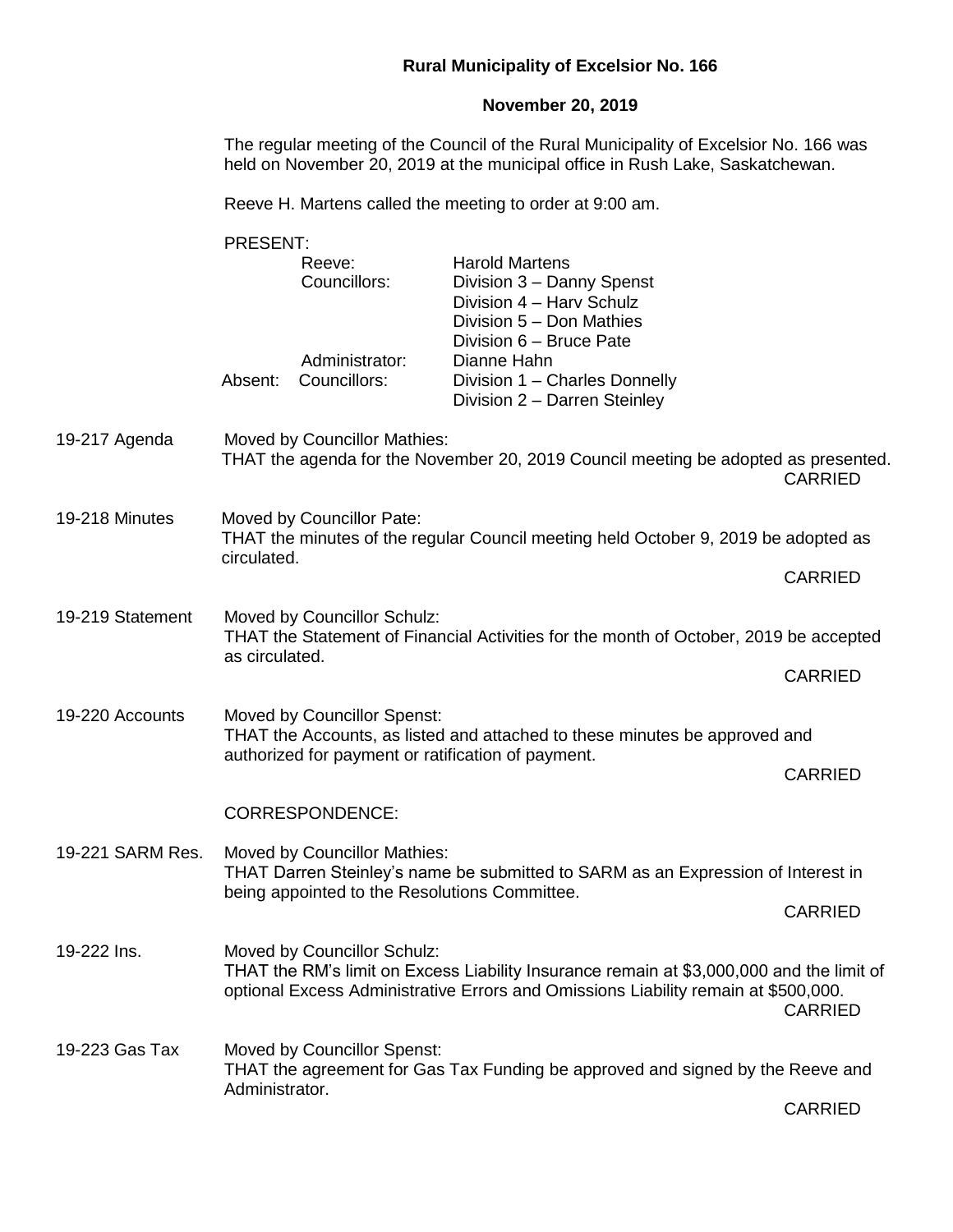| 19-224 Mainline Aid | Moved by Councillor Mathies:<br>THAT Councillor Charles Donnelly be appointed on behalf of the RM to Mainline Mutual                                                                                  |                                                                                                            |                          |                |  |
|---------------------|-------------------------------------------------------------------------------------------------------------------------------------------------------------------------------------------------------|------------------------------------------------------------------------------------------------------------|--------------------------|----------------|--|
|                     | Aid Committee.                                                                                                                                                                                        |                                                                                                            |                          | <b>CARRIED</b> |  |
| 19-225 SaskTel      | <b>Moved by Councillor Mathies:</b><br>THAT approval be given for the request to install a guyed tower and small equipment                                                                            |                                                                                                            |                          |                |  |
|                     | building at NW34-18-11W3M.                                                                                                                                                                            | <b>CARRIED</b>                                                                                             |                          |                |  |
| 19-226 Subdiv.      | Moved by Councillor Spenst:<br>THAT approval be given for the subdivision at NE02-16-11W3 for the purpose of                                                                                          |                                                                                                            |                          |                |  |
|                     | realigning the plan of survey to correspond with the road as is.                                                                                                                                      | <b>CARRIED</b>                                                                                             |                          |                |  |
| 19-227 Info Mtg     | Moved by Councillor Schulz:<br>THAT Reeve Martens and Councillor Spenst be authorized to attend the RM of Maple<br>Creek Information Afternoon on November 26, 2019 in Maple Creek with expenses paid |                                                                                                            |                          |                |  |
|                     | by the RM.                                                                                                                                                                                            |                                                                                                            | <b>CARRIED</b>           |                |  |
| 19-228 Eng Agmt     | Moved by Councillor Spenst:<br>THAT the agreement with Stantec for engineering services for bridge repair be<br>approved.                                                                             |                                                                                                            |                          |                |  |
|                     |                                                                                                                                                                                                       | <b>CARRIED</b>                                                                                             |                          |                |  |
| 19-229 Martens      | Moved by Councillor Pate:<br>THAT the request from Garry Martens for approval of wind farm with the name change<br>from E.ON Climate & Renewables to RWE Renewables Americas LLC be approved.         |                                                                                                            |                          | <b>CARRIED</b> |  |
| 19-230 Correspond.  | Moved by Councillor Pate:<br>THAT the correspondence as listed and attached to these minutes be accepted as<br>presented by the Administrator and filed.                                              |                                                                                                            |                          |                |  |
|                     |                                                                                                                                                                                                       | <b>CARRIED</b>                                                                                             |                          |                |  |
|                     | <b>OLD BUSINESS/ROADWORK:</b>                                                                                                                                                                         |                                                                                                            |                          |                |  |
|                     | 19-231 Breeding Pas. Moved by Councillor Spenst:<br>THAT the North Pasture be turned into a breeding pasture with ten ratepayers being<br>chosen for 15 pairs each as per the names drawn below:      |                                                                                                            |                          |                |  |
|                     | <b>Todd Letkeman</b><br>Layne Cote<br>Rose Buckingham<br>Les Rampton<br><b>Charles Gerbrandt</b>                                                                                                      | <b>Craig Steinley</b><br>Main Centre Hutterite Brethren<br>Wittman Farm & Ranch<br>Michael Ruf<br>Doug Ruf | Alternate: Garth Ruzicka |                |  |

CARRIED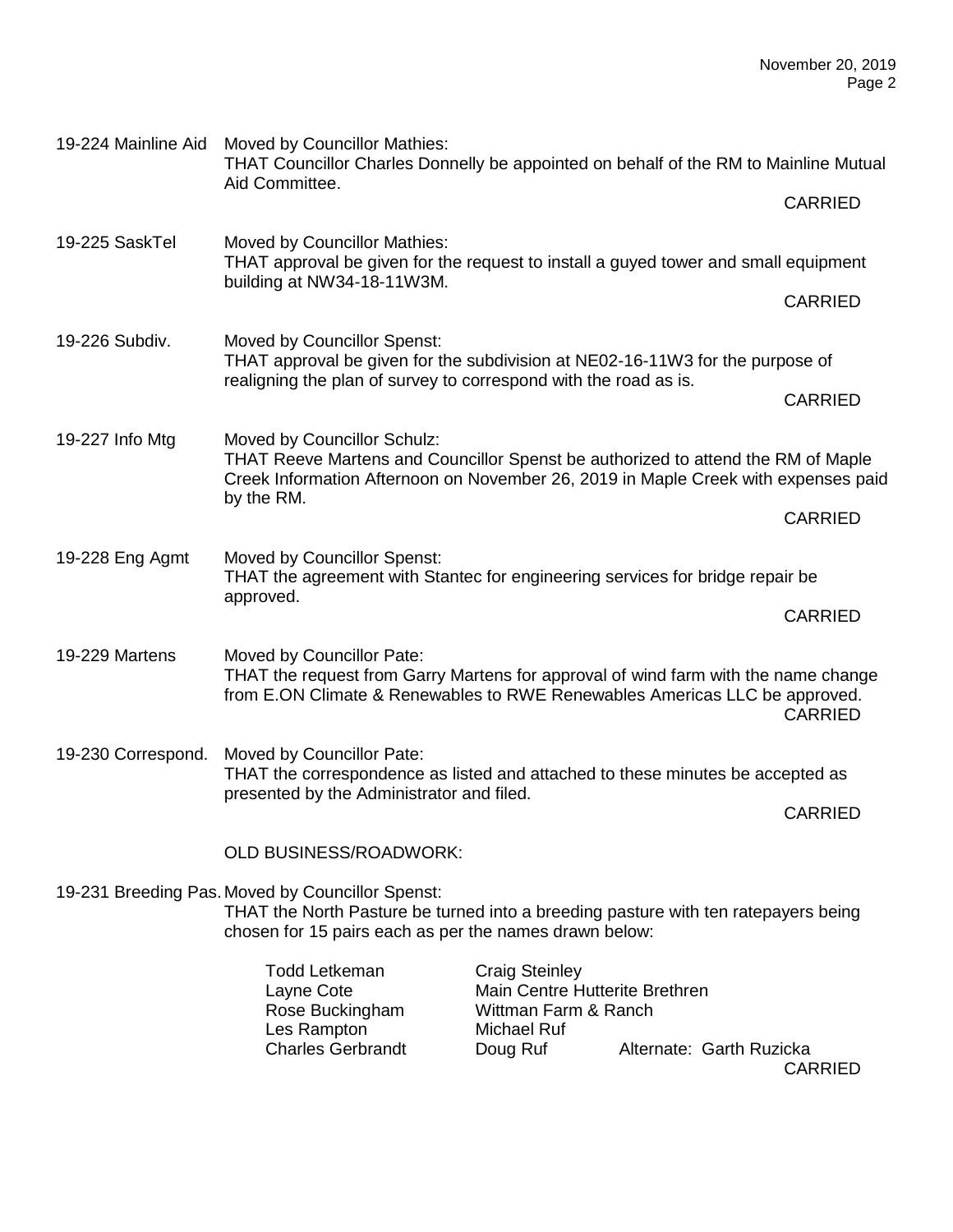19-232 Bull Comm. Moved by Councillor Pate: THAT the Administrator be directed to contact the current Bull Committee members (Darcy Patzer & Nick Rampton) to approach two persons from the new Breeding Pasture patrons to be on the Bull Committee with the names to be ratified by Council at a future meeting. CARRIED 19-233 Snow Rem. Moved by Councillor Mathies: THAT the RM staff be advised that snow removal assistance may be given to the Town of Herbert once snow removal has been completed in the RM, and further that the Town of Herbert be charged at regular custom work rates. CARRIED 19-234 Truck Moved by Councillor Spenst: THAT the purchase of a Super Duty F-350 DRW Automatic 7.3L 2V gas Ford truck be purchased from Cypress Motors (SC) for \$58,779.00 taxes included. CARRIED 19-235 Moved by Councillor Spenst: THAT we authorize new roadwork as presented on Councillor's Project Request forms. CARRIED

DELEGATIONS:

Corp. Ryan Nicholson, RCMP Rick Leslie, North Pasture Manager Arnold Giesbrecht, Pest Control Officer Stacey Beisel, Foreman

NEW BUSINESS:

19-236 Holidays Moved by Councillor Mathies: THAT the holiday leave request from Stacey Beisel for December 18 to 31, 2019 be approved.

CARRIED

19-237 Snow Rem. Moved by Councillor Mathies:

THAT we authorize the following snow removal operators for 2019/2020, providing they complete the required agreement, and that each be notified of the requirements of the Occupational Health & Safety Regulations:

R.M. of Excelsior Road Crew (Stacey Beisel, Brian Zilkowsky, Allen Fellinger, Chad Dirkson, Carey Cornelson, Kevin Buller, Tyson Hall, James McCoy, Leroy Martens)

Dallas Braun, Grant Miller, Don Andres, Keith Andres, Michael Unger, Shane Castle, Darren Steinley, Glen Siemens, Garnet Schroeder, Scott Schroeder, Main Center Hutterian Brethren, Brent Klassen, Garth Dueck, Kelly Parsons, Kelly Hogg, Martens Ranch, Waldeck Hutterian Brethren, Danny Spenst, Jordan Miller.

CARRIED

19-238 Bonus Moved by Councillor Schulz: THAT a \$150.00 bonus be given to all RM staff employed in 2019.

CARRIED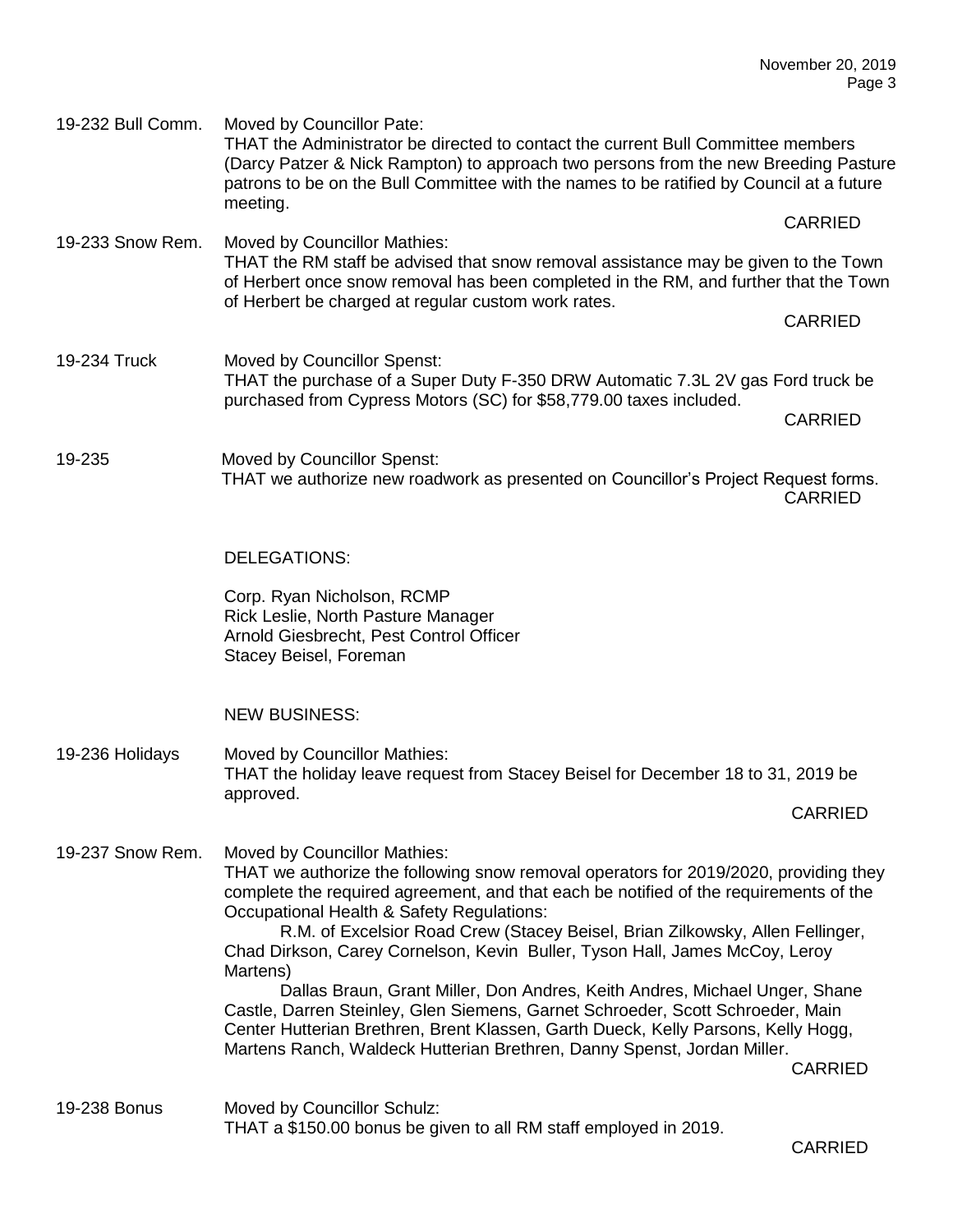| 19-239 Door Prizes | Moved by Councillor Mathies:<br>THAT four \$50.00 door prizes be purchased for the RM Christmas supper.                                                                                                                                                        |                                                                                         | <b>CARRIED</b> |  |  |
|--------------------|----------------------------------------------------------------------------------------------------------------------------------------------------------------------------------------------------------------------------------------------------------------|-----------------------------------------------------------------------------------------|----------------|--|--|
| 19-240 Salaries    | Moved by Councillor Mathies:                                                                                                                                                                                                                                   |                                                                                         |                |  |  |
|                    | THAT a 2% salary increase be given to all staff effective January 1, 2020, with the<br>exception of Pasture Managers which will be reviewed in the New Year.                                                                                                   |                                                                                         |                |  |  |
|                    |                                                                                                                                                                                                                                                                |                                                                                         | <b>CARRIED</b> |  |  |
| 19-241 Dep Reeve   | Moved by Councillor Mathies:<br>THAT Councillor Steinley be appointed as Deputy Reeve for the term November 20,<br>2019, to November 2020.                                                                                                                     |                                                                                         |                |  |  |
|                    |                                                                                                                                                                                                                                                                |                                                                                         | <b>CARRIED</b> |  |  |
| 19-242 Sign. Auth. | Moved by Councillor Mathies:<br>THAT the Reeve or Deputy Reeve and the Administrator be authorized to sign<br>documents on behalf of the Rural Municipality of Excelsior No. 166, with Council's<br>approval, for the term November 20, 2019 to November 2020. |                                                                                         |                |  |  |
|                    |                                                                                                                                                                                                                                                                |                                                                                         | <b>CARRIED</b> |  |  |
| 19-243 WCB         | THAT we select Saskatchewan Workers Compensation Board personal coverage for all                                                                                                                                                                               |                                                                                         |                |  |  |
|                    | Council members at the maximum amount in 2020.                                                                                                                                                                                                                 |                                                                                         | <b>CARRIED</b> |  |  |
| 19-244 Meetings    | Moved by Councillor Schulz:<br>THAT the regular Council meetings for December, 2019 to November 2020 be held on<br>the second Wednesday of every month, commencing at 9:00 am at the municipal office                                                          |                                                                                         |                |  |  |
|                    | in Rush Lake, SK.                                                                                                                                                                                                                                              |                                                                                         | <b>CARRIED</b> |  |  |
| 19-245 Appts       | Moved by Councillor Mathies:<br>THAT the following appointments be made for the term November 20, 2019 to<br>November 2020:                                                                                                                                    |                                                                                         |                |  |  |
|                    | Assessor<br><b>Pasture Supervisors</b>                                                                                                                                                                                                                         | Dianne Hahn<br><b>Councillor Steinley (North)</b><br><b>Councillor Donnelly (South)</b> |                |  |  |
|                    | <b>Office Maintenance</b><br><b>Local EMO Committee</b><br>Poundkeepers:                                                                                                                                                                                       | <b>Councillors Schulz and Pate</b><br>Council as a Whole                                |                |  |  |
|                    | Division 1: Councillor Donnelly<br>Division 2: Stuart Wall<br>Division 3: Curt Chickoski                                                                                                                                                                       | Division 4: Niel Block<br>Division 5: Cameron Laing<br>Division 6: Jordan Wittman       | <b>CARRIED</b> |  |  |
| 19-246 Committee   | <b>Moved by Councillor Mathies:</b><br>THAT we make the following appointments to Committees of Council for the term<br>November 20, 2019 to November 2020, with committee functions as stated, and with the<br>underlined name to be Chairperson:             |                                                                                         |                |  |  |
|                    | Road Ban Committee<br>Function: to issue weight restriction orders in accordance with the regulations<br>and terms of Bylaw No. 2-98 of the R.M. of Excelsior No.166                                                                                           | Councillors Mathies, Schulz, Pate                                                       |                |  |  |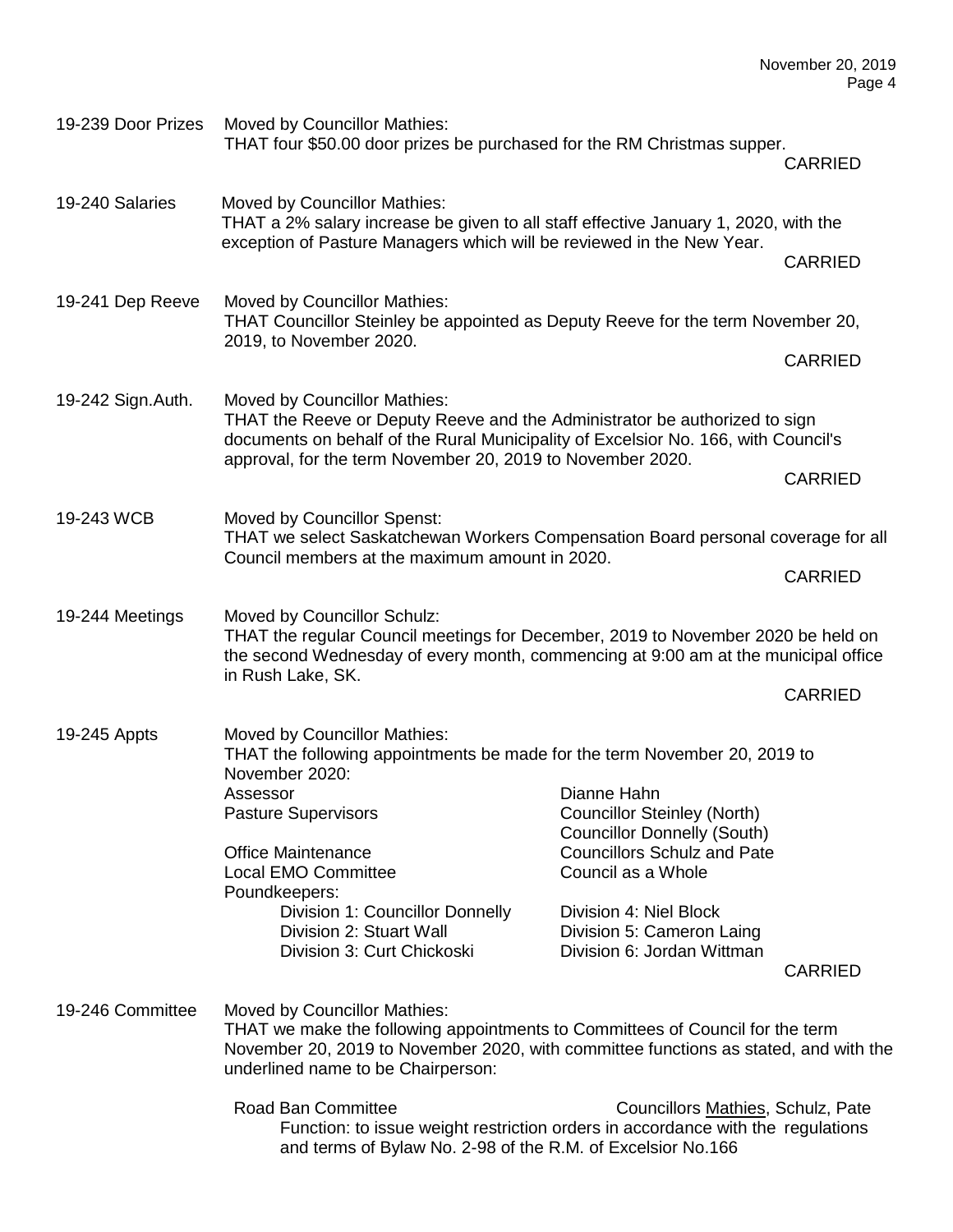Machine Committee **Councillors** Spenst, Schulz, Mathies

Function: responsible to liaison with Roadcrew members as follows:

- authorize minor repairs on municipal equipment

- gather data for Council regarding equipment purchases, sales or repairs

- communicate with suppliers as needed to provide information re: invoices, work orders, or any other equipment related issue.

Personnel Committee Councillors Steinley, Pate, Mathies

Function: responsible to liaison with all municipal employees as follows:

- authorize minor requests for time off (1 day or less)

- receive communication from employees regarding concerns, suggestions or grievances on employment or personal issues

- report all employee issues or requests to Council at the next regular meeting for approval

- interview prospective employees, or meet with current employees to discuss any issues, only as directed by Council at a properly called meeting - deal appropriately with emergency employee situations, only after consulting with all councillors, and receiving a majority opinion regarding course of action. CARRIED

## 19-247 Board Reps Moved by Councillor Mathies:

THAT the following representatives for this municipality be appointed or acknowledged for the term November 20, 2019 to November 2020:

Rush Lake Recreation Board Councillor Steinley Herbert Recreation Board Councillor Donnelly Main Centre Recreation Board Councillor Schulz Prairie Pioneer Independ.Housing<br>
Mainline Mutual Aid Area<br>
Councillor Donnelly Mainline Mutual Aid Area Chinook Library **Dianne Fox** Herbert Ferry Regional Park Councillor Schulz, Richard Crowe Swift Current Watershed Stewards Councillors Spenst South Sask. Watershed Reeve Martens SouthWest Municipal Govt Committee **Councillor Mathies** SW Transportation Planning Councillor Donnelly Rush Lake Irrigation District **Reeve Martens (as required)** Farm & Food Care Councillor Pate Weed Inspector **Councillor Pate** 

CARRIED

19-248 Remun. Cou. Moved by Councillor Schulz: THAT the remuneration for Council members remain at \$280.00 per meeting with \$0.60 per km rate.

CARRIED

19-249 Remun Lib.. Moved by Councillor Spenst: THAT the remuneration for the Chinook Regional Library representative be set at \$175.00 per meeting and \$0.60 per kilometer for the term November 20, 2019 to November 2020.

CARRIED